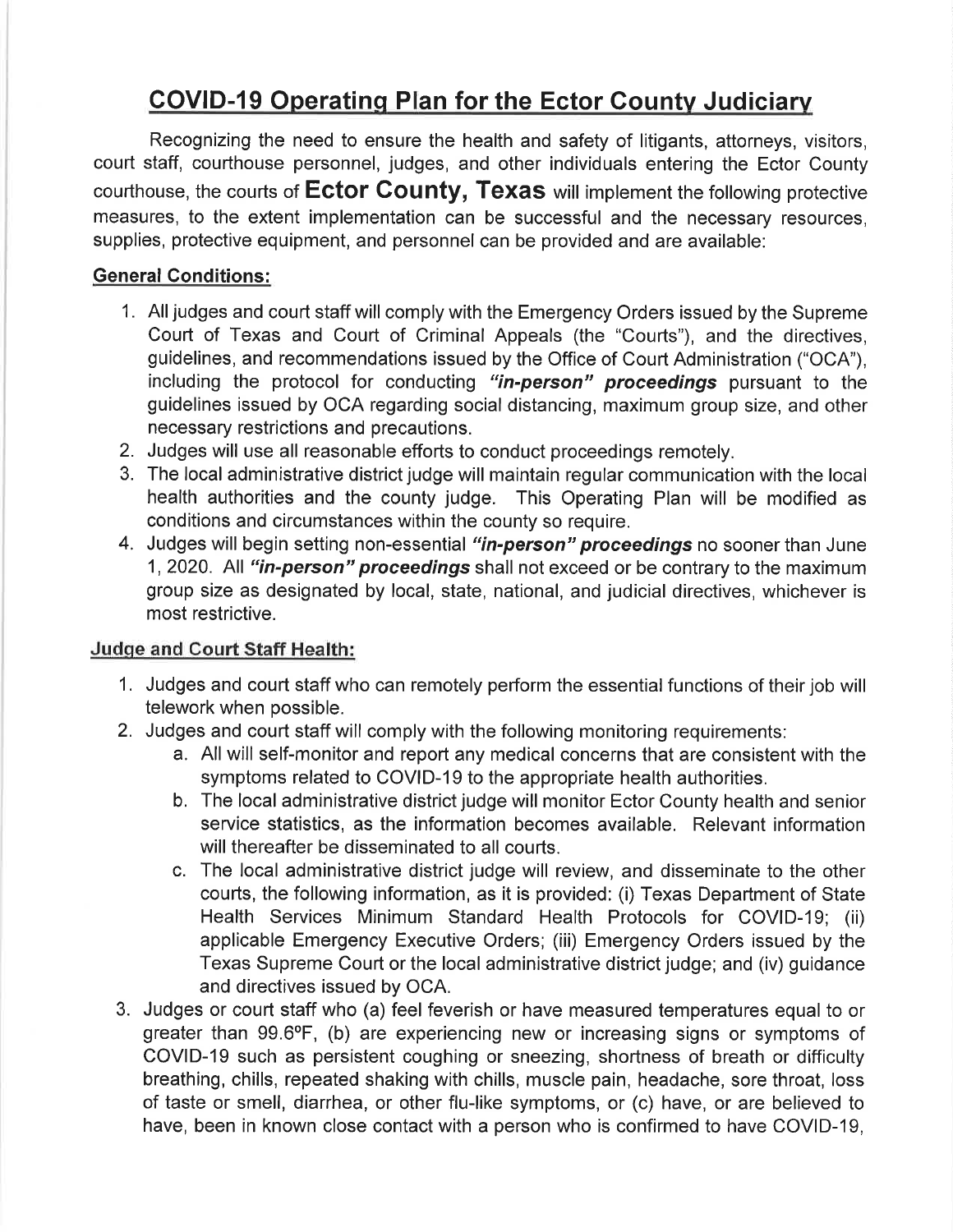will not be permitted to enter the courthouse or any courtroom, and should seek medical advice.

- 4. Judges and court staff will be encouraged to wear face coverings.
- 5. Judges and court staff will at all times practice (a) necessary social distancing, and (b) appropriate hygiene recommendations.
- 6. Protective Measures: COVID-19 symptom signage have been posted in each court office. Hand sanitizer dispensers or products, or other appropriate disinfectants, have been placed in the offices of each judge and court staff member. Appropriate face coverings will be available for use by court personnel. Computer keyboards, copier keypads, cabinets, knobs, and any items that may have been touched in that person's office and staff common areas will be cleaned each day by court staff or courthouse cleaning staff. No more than three (3) persons will be allowed at a time in a court staff or judge's office.

#### Schedulinq:

1. To maintain the lowest possible degree of occupancy in the courthouse during designated hours of courthouse operation, the courts will coordinate the scheduling of all "in-person" proceedings.

#### Vulnerable Populations:

- 1. Persons who are over the age of sixty-five (65) years, and persons with serious underlying health conditions, such as high blood pressure, chronic lung disease, diabetes, obesity, asthma, and those whose immune systems are compromised such as by chemotherapy for cancer or other conditions requiring such therapy are considered to be "vulnerable populations."
- 2. Each judge will include information in orders setting hearings, dockets notices, and other communications notifying persons who are in "vulnerable populations" of the ability to contact the court to identify themselves as a vulnerable person and to request necessary accommodations. A notice with this information will be posted on the courts'websites and in conspicuous locations in the courthouse.
- 3. "Vulnerable populations" who are scheduled to appear for a court proceeding will be encouraged to wear face coverings or be advised of their option to participate or appear in the proceeding remotely, if such accommodation is possible, and if not possible, the proceeding will be reset to another date so that "in-person" attendance may occur.

#### Social Distancing (Courthouse and Courtrooms):

- 1. All persons who are permitted to enter the courthouse will be required to maintain adequate social distancing throughout all public common areas, hallways, and courtrooms where the public might gather.
- 2. All persons who are permitted to enter the courthouse, but who are not from the same household, will be required to maintain adequate social distancing of at least six (6) feet.
- 3. No more than two (2) persons who are not from the same household will be permitted in an elevator. lf more than one (1) person from the same household has entered an elevator, no other persons will be permitted in the same elevator.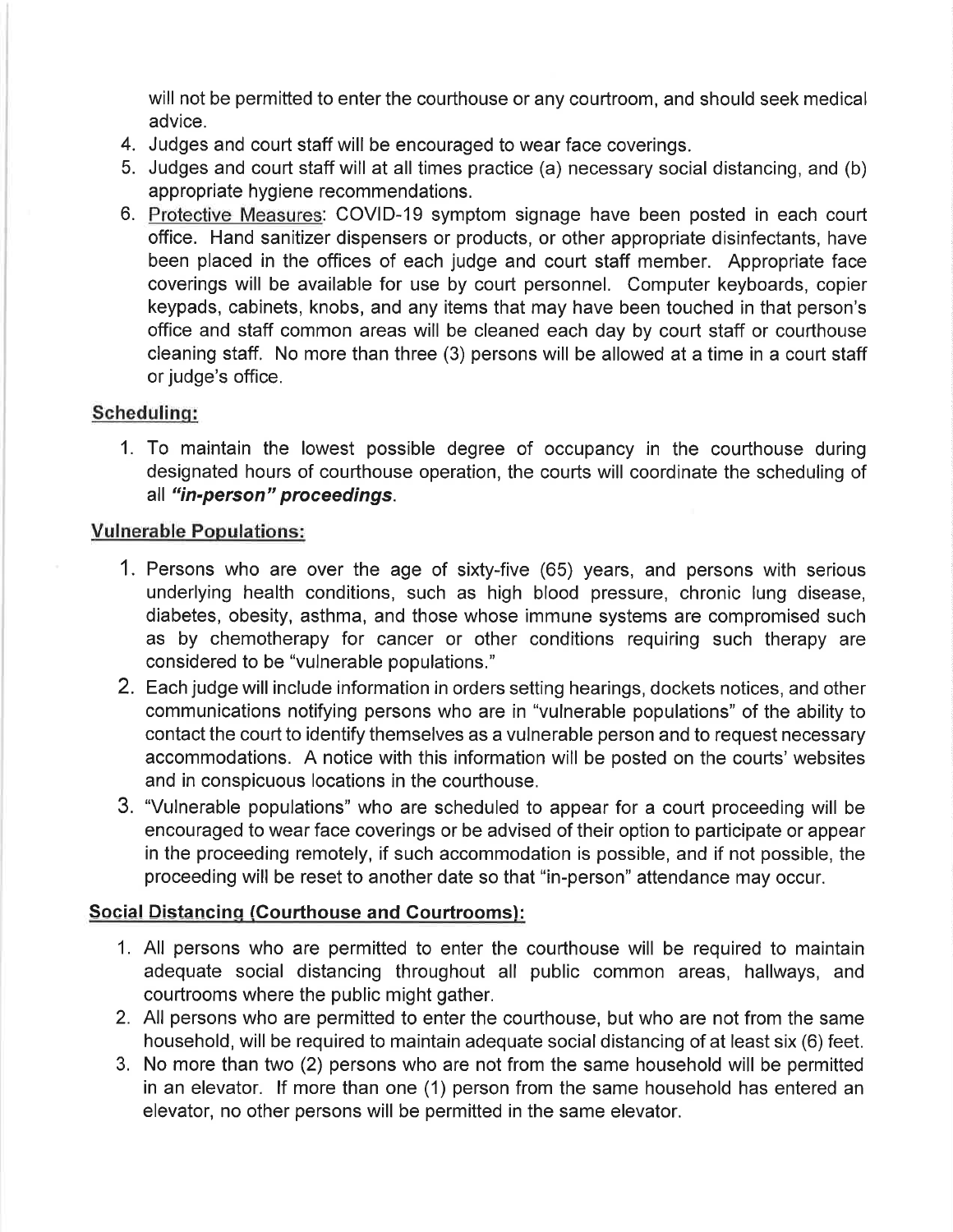- 4. To ensure social distancing, restrooms in the courthouse will have postings affixed to each door stating the appropriate and maximum capacity of each restroom.
- 5. The maximum number of persons permitted to be present in the gallery of each courtroom has been determined, will be posted, and will be monitored and enforced by court staff.
- 6. The maximum capacity of persons who can be present in each courtroom has been determined, will be posted, and will be monitored and enforced by court staff.
- 7. The gallery of the courtroom will be marked to identify appropriate social distancing for seating. Until contrary guidance is provided, seating will be limited to every other row.
- 8. ln each courtroom, the counsel tables, witness stand, judge's bench, clerk's station, court reporter's station, and bailiff's station have been arranged to maintain social distancing of at least six (6) feet between each space.

## Hvqiene:

- 1. Hand sanitizer dispensers will be placed at the courthouse entrances, by the elevator doors on each floor, the doors of each courtroom, and the bathroom doors.
- 2. Tissues will be placed near the door of each courtroom, at counsel tables, the witness stands, the clerk, court reporter, and bailiff stations, on the judges' benches, in the jury rooms, and the hallways.
- 3. The Department of State Health Service's "Stop the Spread of Germs Flyer" has been posted in multiple locations on each floor of the courthouse,

## Screeninq:

- 1. Signage, in English and Spanish languages, identifying COVID-19 symptoms will be posted on, and by, all entrances into the courthouse, and in the area of the courthouse security station.
- 2. When a person attempts to enter the courthouse, courthouse security officers will ask that person if he or she has read the posted COVID-19 signage and if the person is, or has been, (a) experiencing feverish symptoms, elevated temperature, persistent coughing or sneezing, shortness of breath or difficulty breathing, chills, repeated shaking with chills, sore throat, loss of taste or smell, and other COVID-19 related symptoms, or (b) known to be in close contact with any person who is confirmed to have COVID-19. Any person who answers or indicates "yes" to any of these inquiries will not be permitted to enter the courthouse or any courtroom.
- 3. When a person attempts to enter the courthouse, courthouse security officers who are able to determine if such person has a temperature that equals or exceeds 100.0°F, will not permit such person to enter the courthouse or any courtroom.
- 4. lnmates and detainees who are to be transpofted to the courthouse from jails and detention facilities, will be screened for COVID-19 symptoms and have their temperature taken by law enforcement personnel prior to transport. Any inmate or detainee that is determined to have or exhibit COVID-19 symptoms, or to have a temperature that equals or exceeds 99.6°F, will not be transported to the courthouse.
- 5. Staff who are responsible for screening persons seeking entrance to the courlhouse will be provided personal protective equipment, including appropriate face coverings.